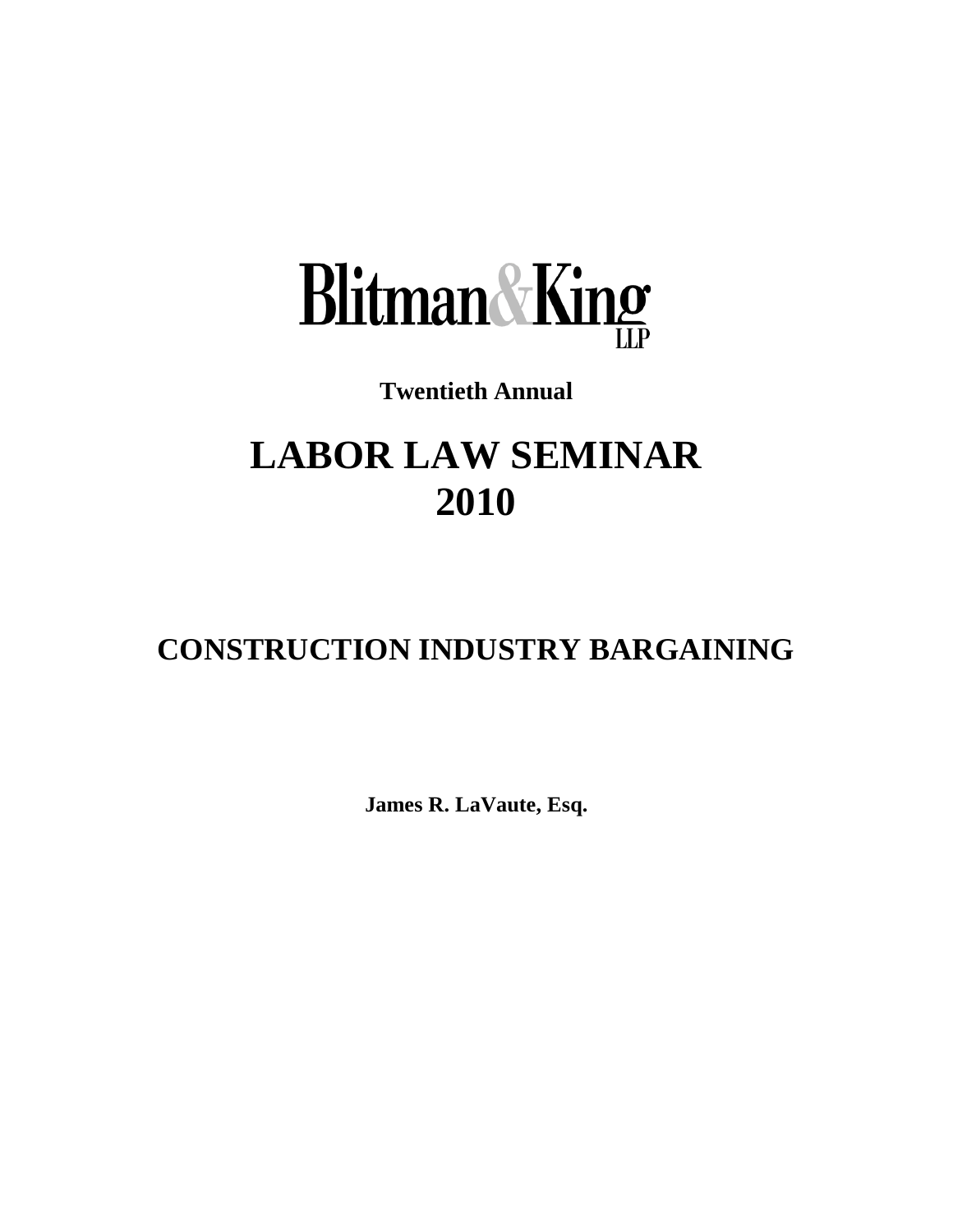## **TABLE OF CONTENTS**

| L. |                                                      |                                                                                                                                                                                                              |
|----|------------------------------------------------------|--------------------------------------------------------------------------------------------------------------------------------------------------------------------------------------------------------------|
|    | A.                                                   | CONTRACT BARGAINING IN THE CONSTRUCTION INDUSTRY IS GOVERNED BY<br>ITS OWN SET OF SPECIAL RULES DEVELOPED BY THE NATIONAL LABOR                                                                              |
|    | <b>B.</b>                                            | IN JOHN DEKLEWA & SONS, 282 NLRB 1375 (1987), THE BOARD ANNOUNCED THE<br>RULES IT WILL APPLY TO CONTRACTS AND THE OBLIGATION TO BARGAIN IN<br>THE CONSTRUCTION INDUSTRY, IN THE ABSENCE OF AN NLRB ELECTION. |
| П. | <b>MULTI-EMPLOYER BARGAINING RULES: LUTERBACH  1</b> |                                                                                                                                                                                                              |
|    | A.                                                   | BECAUSE DIFFERENT LEGAL OBLIGATIONS APPLY UNDER DEKLEWA,<br>LONGSTANDING RULES GOVERNING MULTI-EMPLOYER BARGAINING NO<br>LONGER ARE APPLICABLE TO CONSTRUCTION INDUSTRY BARGAINING UNDER                     |
|    | <b>B.</b>                                            | IN JAMES LUTERBACH CONSTRUCTION CO., 315 NLRB 976 (1994), THE BOARD<br>RULED THAT THE NORMAL PRINCIPLES OF MULTI-EMPLOYER BARGAINING DO<br>NOT APPLY IN THE CONSTRUCTION INDUSTRY UNDER 8(f) AGREEMENTS 2    |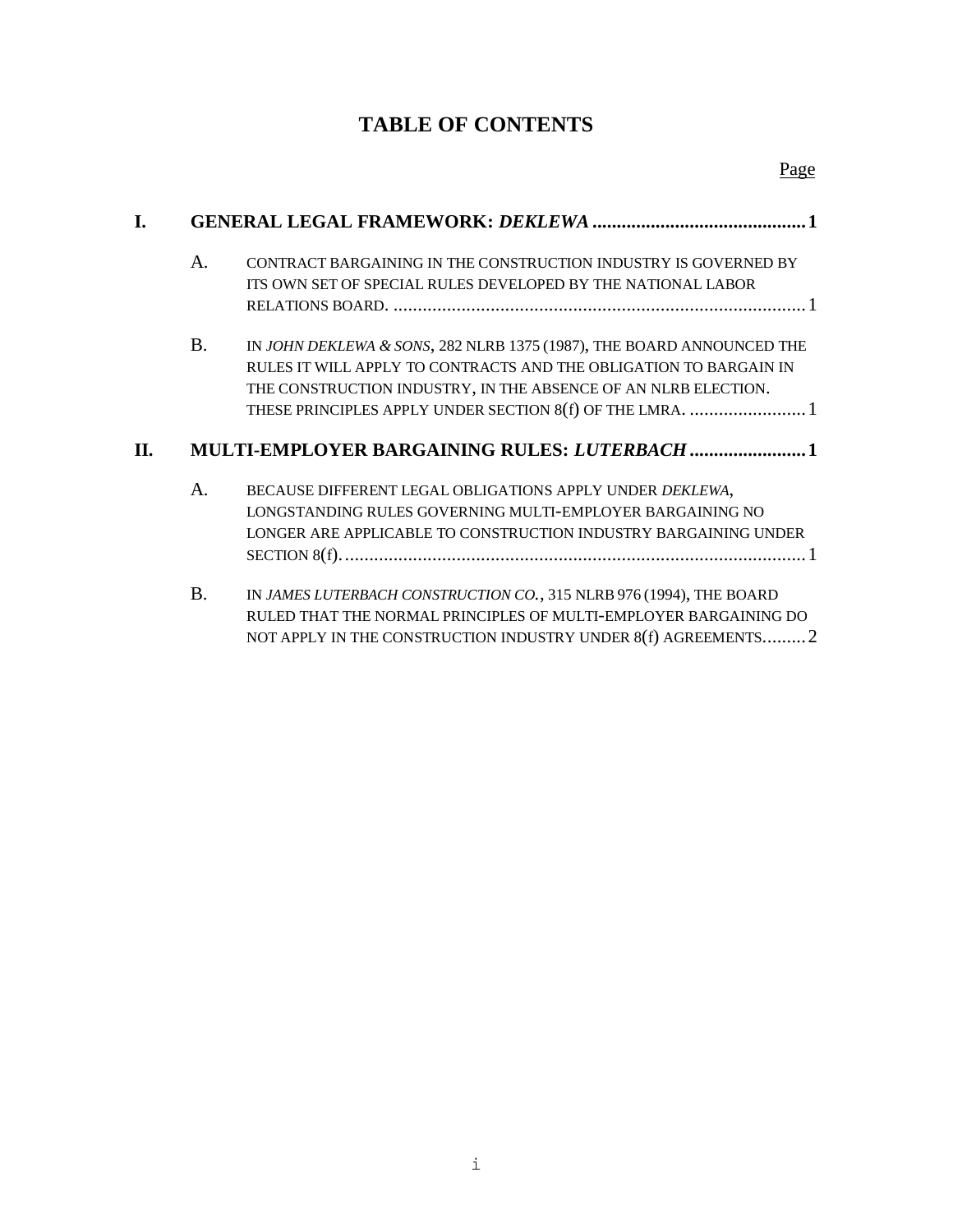### **CONSTRUCTION INDUSTRY BARGAINING**

#### **By: James R. LaVaute, Esq.**

#### <span id="page-2-1"></span><span id="page-2-0"></span>**I. GENERAL LEGAL FRAMEWORK:** *DEKLEWA*

- A. CONTRACT BARGAINING IN THE CONSTRUCTION INDUSTRY IS GOVERNED BY ITS OWN SET OF SPECIAL RULES DEVELOPED BY THE NATIONAL LABOR RELATIONS BOARD.
- <span id="page-2-2"></span>B. IN *JOHN DEKLEWA & SONS*, 282 NLRB 1375 (1987), THE BOARD ANNOUNCED THE RULES IT WILL APPLY TO CONTRACTS AND THE OBLIGATION TO BARGAIN IN THE CONSTRUCTION INDUSTRY, IN THE ABSENCE OF AN NLRB ELECTION. THESE PRINCIPLES APPLY UNDER SECTION 8(f) OF THE LMRA.
	- 1. A labor agreement will be enforceable for its duration (but it will not be a bar to a Board election).
	- 2. At the end of the agreement, there are no obligations; each party can go its separate way.
		- a. No obligation to bargain a new agreement.
		- b. No obligation as a matter of bargaining law to honor the expired terms of the agreement (i.e., maintain the status quo).
		- c. While the agreement remains in effect, the parties are obligated to honor it and normal bargaining obligations, such as providing relevant requested information and the bargaining rules that apply for terms and conditions of employment of the unit employees that are not contained in the agreement.

#### <span id="page-2-3"></span>**II. MULTI-EMPLOYER BARGAINING RULES:** *LUTERBACH*

<span id="page-2-4"></span>A. BECAUSE DIFFERENT LEGAL OBLIGATIONS APPLY UNDER *DEKLEWA*, LONGSTANDING RULES GOVERNING MULTI-EMPLOYER BARGAINING NO LONGER ARE APPLICABLE TO CONSTRUCTION INDUSTRY BARGAINING UNDER SECTION 8(f).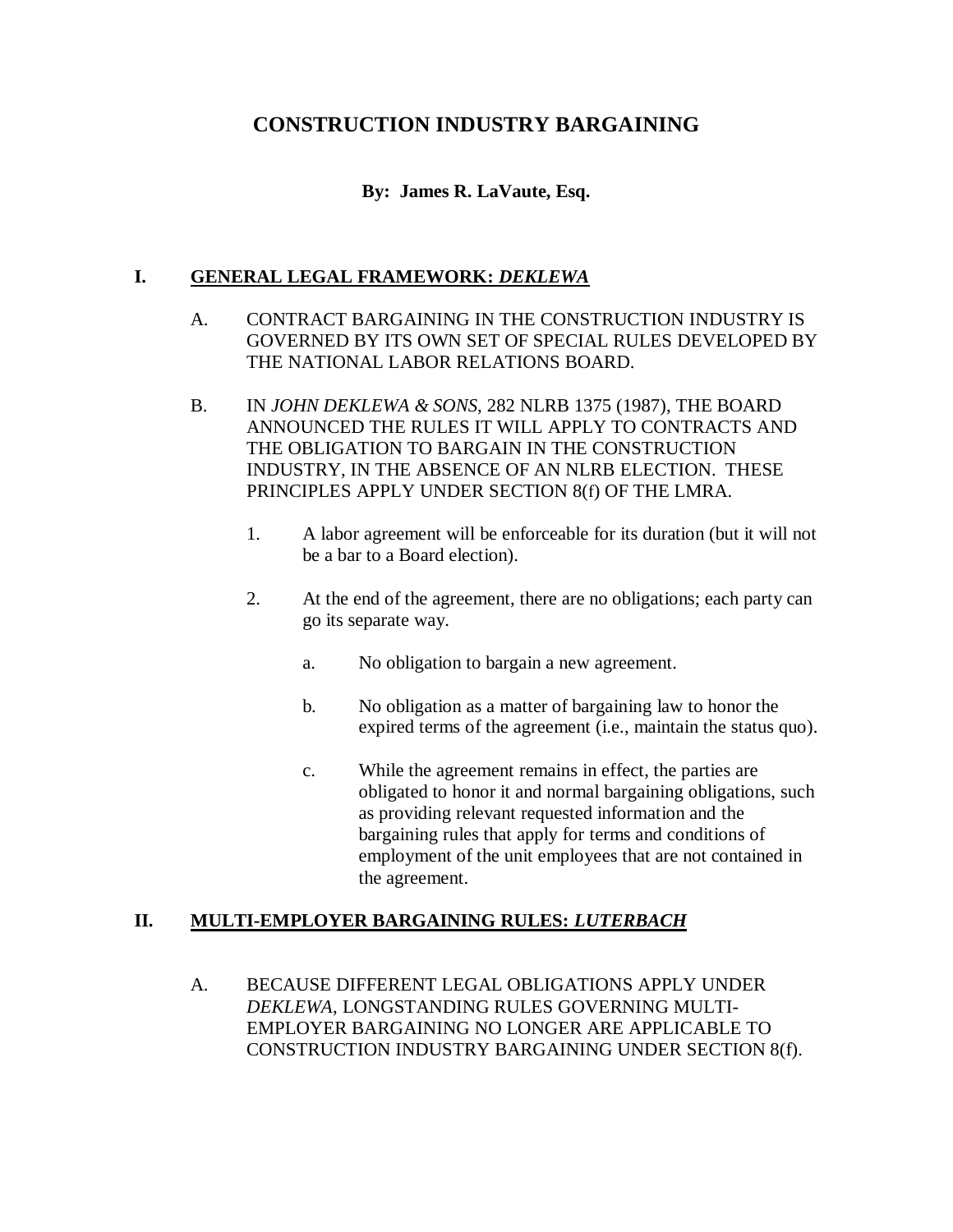<span id="page-3-0"></span>B. IN *JAMES LUTERBACH CONSTRUCTION CO.*, 315 NLRB 976 (1994), THE BOARD RULED THAT THE NORMAL PRINCIPLES OF MULTI-EMPLOYER BARGAINING DO NOT APPLY IN THE CONSTRUCTION INDUSTRY UNDER 8(f) AGREEMENTS.

- 1. Since an employer has no obligation to negotiate for a successor agreement to an 8(f) agreement, it will not be bound to participate in multi-employer bargaining unless there is some affirmative representation that it has authorized the Association to bargain on its behalf.
	- a. Inclusion of the employer's name on a list submitted by the Association without more evidence that it designated the Association as its agent, is not sufficient.
	- b. Once an affirmative representation of authorization has been made and bargaining has started, only "unusual circumstances" justify withdrawal (such as, so many employers timely withdraw that the Association has effectively ceased to exist).
	- c. In *Laborers Local 169* (*Frehner Constr. Co., Inc.*), 352 NLRB 33 n.1 (2008), the remaining Board Members Liebman and Schaumber reaffirmed *Luterbach*. They held that for an employer to be bound by an 8(f) Association agreement, "there must be affirmative conduct that recommits an employer to multiemployer bargaining."
	- d. The safest way to handle it? Get the employers' designations of the Association as their agent for bargaining for the particular negotiations.
	- e. Alternatively, obtain individual employers' signatures to a written commitment to be bound to future contracts negotiated by the Union and the Association. But the language is key.
		- (1) The Board will still enforce under Section 8(f) an employer's agreement to be bound by future agreements negotiated by the Union with another entity, whether that commitment is contained in the signed current contract or in a separate signed letter agreement. *Rome Electrical Systems, Inc.*, 349 NLRB 745 (2007) ("letter of assent"); *HCL, Inc.*, 343 NLRB 981 (2004) ("letter of intent").